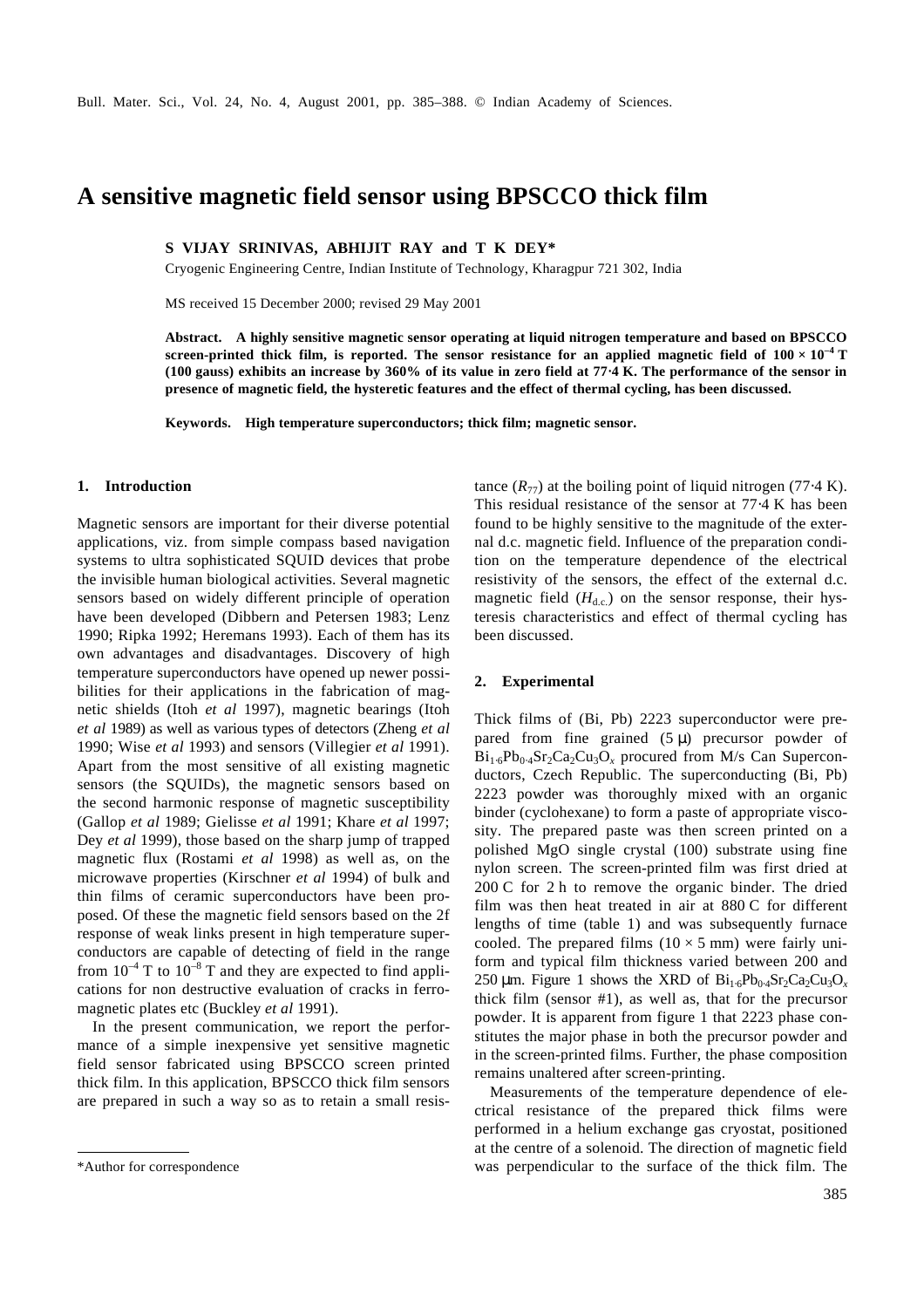magnetic field inside the solenoid was calibrated by a Hall sensor (Lake Shore LHGA 321). Temperature of the thick films was monitored by a calibrated Si-diode thermometer (DT 470) in combination with a digital temperature indicator (Lake Shore model 550) to a resolution of  $\pm$  0⋅01 K. Four-probe method was adopted to measure the resistance of the thick film sensor. Current and voltage leads were attached to the sensor by a conductive silver paste. A programmable d.c. current source (Advantest model TR6142) was used to provide current through the sensor and the resistive drop across the sensor was measured using a digital nano voltmeter (Keithley Model 181) to a resolution of  $\pm$  0.01  $\mu$ V.

## **3. Results and discussion**

Figure 2a shows the temperature variation of the normalized resistance  $(R_T/R_{300})$  for the BPSCCO thick film sensors and for a pellet prepared using the precursor powder between 300 and 77⋅4 K in the absence of external magnetic field. Significant influence of the duration of the heat treatment time on the quality of thick film is clearly evident. As is expected, the resistance of the films systematically decreases with the increase in heat treatment time. All the screen-printed films show superconducting onset close to 115 K. However, the samples #1, #2 and #3 retain a small residual resistance  $(R_{77})$  of 1⋅46 Ω, 3⋅51 Ω and 4⋅53 Ω respectively at liquid nitrogen temperature (table 1). Typical dependence of the sensor resistance at 77⋅4 K on the sensor current  $(I_s)$  for various values of external magnetic fields is plotted in figure 2b. Sensor resistance  $(R_{77})$  at 77⋅4 K is found to be essentially independent of  $I_s$  between 0⋅01 mA and 0⋅2 mA and it shows an increase for  $I_s$  exceeding 0⋅2 mA. All the thick film magnetic sensors reported here have been characterized using a driving current of 0⋅1 mA.

The response of the sensors due to the external d.c. magnetic field  $(H<sub>d.c.</sub>)$  at liquid nitrogen temperature is plotted in figure 3, where, the resistance in presence of



**Figure 1.** XRD for (**a**)  $Bi_{1.6}Pb_{0.4}Sr_2Ca_2Cu_3O_x$  precursor powder and (**b**) for screen printed thick film (sensor # 1). 2212 phase (\*).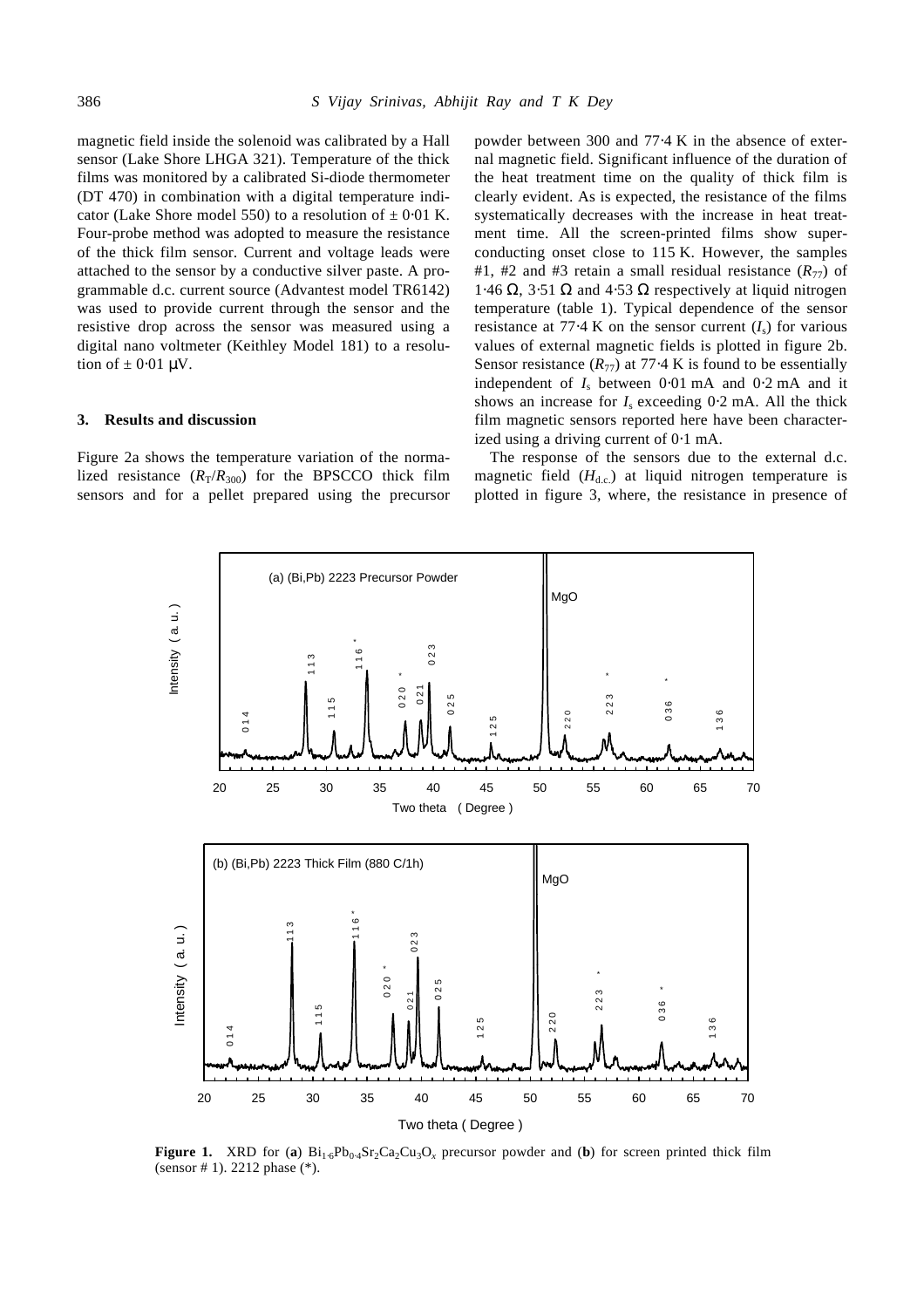| Sensor | Heat treatment<br>schedule | $T_c^{\text{onset}}$ (K) | $R_{77}(\Omega)$ | R (10 mT)/ $R_{77}$ (0)<br>at 77 K $(%)$ |
|--------|----------------------------|--------------------------|------------------|------------------------------------------|
| #1     | 880 C (1 h)                | 115                      | 1.46             | 360                                      |
| #2     | 880 C (2 h)                | 115                      | 3.51             | 155                                      |
| #3     | 880 C (4 h)                | 115                      | 4.53             | 110                                      |

**Table 1.** Characteristics of BPSCCO thick film magnetic sensors.



**Figure 2. a.** Temperature dependence of the resistance of the BPSCCO screen printed thick films and that for a pellet prepared from the precursor powder measured between 300 K and 77⋅4 K and **b.** dependence of the sensor resistance  $(R_{77})$  at liquid nitrogen temperature as a function of the driving current  $(I<sub>s</sub>)$  for different values of applied d.c. magnetic fields  $(H<sub>d.c.</sub>)$ .

the magnetic field,  $R(H_{d,c})$  has been normalized by its resistance in zero field,  $R_{77}(H_{d,c.} = 0)$  at 77⋅4 K. A very good symmetrical response with respect to the direction of the magnetic field in  $\pm 400 \times 10^{-4}$  T is clearly evident for all the sensors. It is important to note that for the



Figure 3. Sensor resistance as a function of the applied d.c. magnetic field  $(H<sub>d.c.</sub>)$  in the range from – 40 to + 40 mT.

sensor #1 heat treated at 880 C for 1 h,  $R_{77}$  at 10 mT exhibits a very large increase of 360% over its resistance in zero magnetic field. This kind of sensitivity is much higher than the sensitivity of many semiconducting magnetoresistive sensors (Dibbern and Petersen 1983; Lenz 1990). However, the sensor response  $R(H_{d,c})/R_{77}(0)$ is found to be substantially lower for the samples prepared with longer heat treatment time (table 1). In the low field region (viz. between 0 and 3 mT), the sensor response follows a relation of the type:

$$
R(H_{\rm d.c.})=R_{77}(1+aH_{\rm d.c.}^2).
$$

The constant *a* takes the values of  $0.44 \times 10^{-3}$ ,  $0.15$  $\times 10^{-3}$  and  $0.02 \times 10^{-3}$  respectively for the sensors # 1, # 2, and # 3. As shown in figure 3, in the field range between 2 and 9 mT, the sensor's response is fairly linear. Typical hysteresis characteristics as the one shown in figure 4a were observed for all our BPSCCO thick film sensors for  $H_{dc} > 12$  mT. However, no evidence of hysteresis was displayed for fields below 12 mT (figure 4b). It is important to mention that no worthwhile degradation in sensor's response, or, deterioration of the film was observed after five thermal cyclings between room and liquid nitrogen temperature. However, considering the